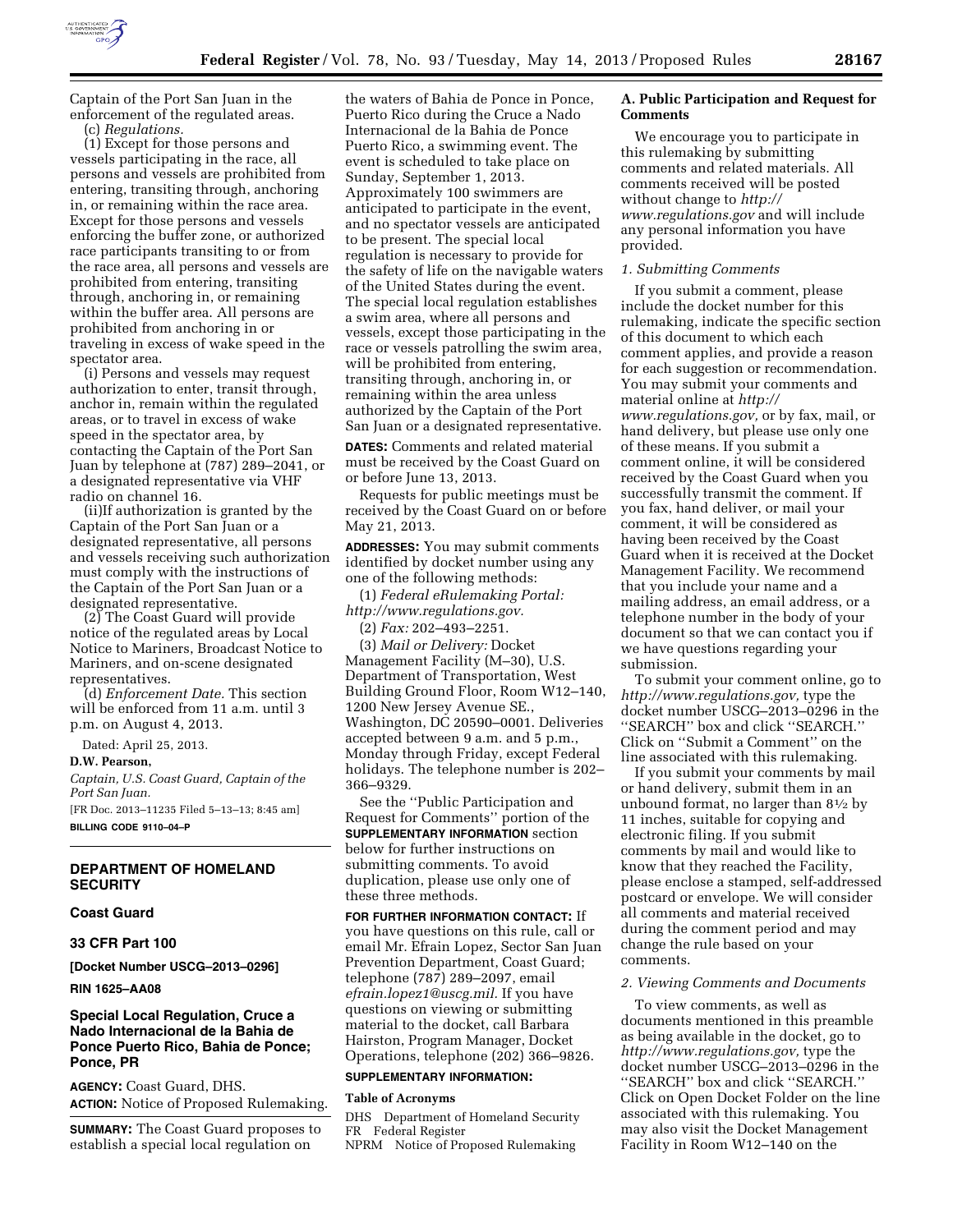ground floor of the Department of Transportation West Building, 1200 New Jersey Avenue SE., Washington, DC 20590, between 9 a.m. and 5 p.m., Monday through Friday, except Federal holidays.

### *3. Privacy Act*

Anyone can search the electronic form of comments received into any of our dockets by the name of the individual submitting the comment (or signing the comment, if submitted on behalf of an association, business, labor union, etc.). You may review a Privacy Act notice regarding our public dockets in the January 17, 2008, issue of the **Federal Register** (73 FR 3316).

## *4. Public Meeting*

We do not now plan to hold a public meeting. But you may submit a request for one on or before May 21, 2013, using one of the methods specified under **ADDRESSES.** Please explain why you believe a public meeting would be beneficial. If we determine that one would aid this rulemaking, we will hold one at a time and place announced by a later notice in the **Federal Register**.

### **B. Regulatory History and Information**

The current regulations under 33 CFR 100 address safety for reoccurring marine events. This marine event does not appear in the current regulations; however, as it is a regulation to provide effective control over regattas and marine parades on the navigable waters of the United States so as to ensure safety of life in a regatta or marine parade, this marine event needs to be temporarily added.

### **C. Basis and Purpose**

The legal basis for the rule is the Coast Guard's authority to establish special local regulations: 33 U.S.C. 1233. The purpose of the rule is to ensure safety of life on navigable waters of the United States during the Cruce a Nado Internacional de la Bahia de Ponce Puerto Rico.

### **D. Discussion of Proposed Rule**

On September 1, 2013, Club Cruce a Nado Inc. is sponsoring the Cruce a Nado Internacional de la Bahia de Ponce Puerto Rico, a swimming event. The event will be held on the waters of Bahia de Ponce in Ponce, Puerto Rico. Approximately 100 swimmers are anticipated to participate in the event, and it is not anticipated that there will be any spectator vessels present.

The proposed rule would establish a special local regulation that will encompass certain waters of Bahia de Ponce in Ponce, Puerto Rico. The

special local regulation will be enforced from 3 p.m. until 6 p.m. on September 1, 2013. The special local regulation will establish a swim area, where only those persons participating in the race, and those vessels patrolling the swim area may be. Non-participant people and vessels will be prohibited from entering, transiting through, anchoring in, or remaining within the area unless authorized by the Captain of the Port San Juan or a designated representative.

Persons and vessels may request authorization to enter, transit through, anchor in, or remain within the swim area by contacting the Captain of the Port San Juan by telephone at (787) 289– 2041, or through a designated representative via VHF radio on channel 16. If authorization to enter, transit through, anchor in, or remain within the swim area is granted by the Captain of the Port San Juan or a designated representative, all persons and vessels receiving such authorization must comply with the instructions of the Captain of the Port San Juan or a designated representative. The Coast Guard will provide notice of the special local regulation by Local Notice to Mariners, Broadcast Notice to Mariners, and on-scene designated representatives.

### **E. Regulatory Analyses**

We developed this proposed rule after considering numerous statutes and executive orders related to rulemaking. Below we summarize our analyses based on a number of these statutes or executive orders.

# *1. Regulatory Planning and Review*

This proposed rule is not a significant regulatory action under section 3(f) of Executive Order 12866, Regulatory Planning and Review, as supplemented by Executive Order 13563, Improving Regulation and Regulatory Review, and does not require an assessment of potential costs and benefits under section 6(a)(3) of Executive Order 12866 or under section 1 of Executive Order 13563. The Office of Management and Budget has not reviewed it under those Orders.

The economic impact of this rule is not significant for the following reasons: (1) The special local regulation will be enforced for only three hours; (2) although non-participant persons and vessels will not be able to enter, transit through, anchor in, or remain within the swim area, without authorization from the Captain of the Port San Juan or a designated representative, they may operate in the surrounding area during the enforcement period; (3) persons and vessels may still enter, transit through,

anchor in, or remain within the swim area during the enforcement period if authorized by the Captain of the Port San Juan or a designated representative; and (4) the Coast Guard will provide advance notification of the special local regulation to the local maritime community by Local Notice to Mariners and Broadcast Notice to Mariners.

# *2. Impact on Small Entities*

Under the Regulatory Flexibility Act (5 U.S.C. 601–612), we have considered the impact of this proposed rule on small entities. The Coast Guard certifies under 5 U.S.C. 605(b) that this proposed rule will not have a significant economic impact on a substantial number of small entities.

This rule may affect the following entities, some of which may be small entities: the owners or operators of vessels intending to enter, transit through, anchor in, or remain within that portion of Bahia de Ponce encompassed within the special local regulation from 3 p.m. until 6 p.m. on September 1, 2013. For the reasons discussed in the Regulatory Planning and Review section above, this rule will not have a significant economic impact on a substantial number of small entities.

If you think that your business, organization, or governmental jurisdiction qualifies as a small entity and that this rule would have a significant economic impact on it, please submit a comment (see **ADDRESSES**) explaining why you think it qualifies and how and to what degree this rule would economically affect it.

### *3. Assistance for Small Entities*

Under section 213(a) of the Small Business Regulatory Enforcement Fairness Act of 1996 (Public Law 104– 121), we want to assist small entities in understanding this proposed rule. If the rule would affect your small business, organization, or governmental jurisdiction and you have questions concerning its provisions or options for compliance, please contact the person listed in the **FOR FURTHER INFORMATION CONTACT**, above. The Coast Guard will not retaliate against small entities that question or complain about this proposed rule or any policy or action of the Coast Guard.

### *4. Collection of Information*

This proposed rule will not call for a new collection of information under the Paperwork Reduction Act of 1995 (44 U.S.C. 3501–3520.).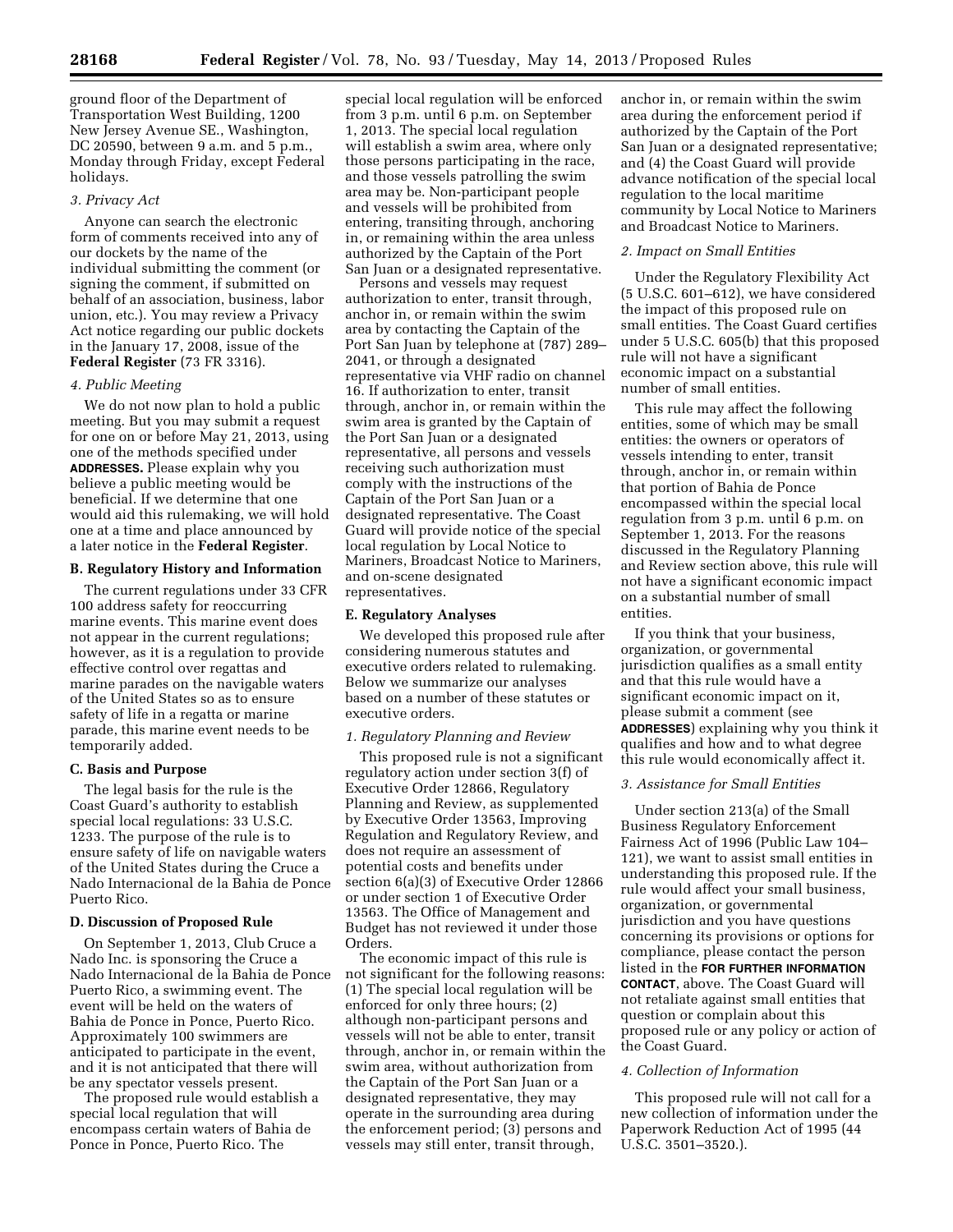## *5. Federalism*

A rule has implications for federalism under Executive Order 13132, Federalism, if it has a substantial direct effect on the States, on the relationship between the national government and the States, or on the distribution of power and responsibilities among the various levels of government. We have analyzed this proposed rule under that Order and determined that this rule does not have implications for federalism.

### *6. Protest Activities*

The Coast Guard respects the First Amendment rights of protesters. Protesters are asked to contact the person listed in the ''For Further Information Contact'' section to coordinate protest activities so that your message can be received without jeopardizing the safety or security of people, places or vessels.

### *7. Unfunded Mandates Reform Act*

The Unfunded Mandates Reform Act of 1995 (2 U.S.C. 1531–1538) requires Federal agencies to assess the effects of their discretionary regulatory actions. In particular, the Act addresses actions that may result in the expenditure by a State, local, or tribal government, in the aggregate, or by the private sector of \$100,000,000 (adjusted for inflation) or more in any one year. Though this proposed rule would not result in such an expenditure, we do discuss the effects of this rule elsewhere in this preamble.

## *8. Taking of Private Property*

This proposed rule would not cause a taking of private property or otherwise have taking implications under Executive Order 12630, Governmental Actions and Interference with Constitutionally Protected Property Rights.

# *9. Civil Justice Reform*

This proposed rule meets applicable standards in sections 3(a) and 3(b)(2) of Executive Order 12988, Civil Justice Reform, to minimize litigation, eliminate ambiguity, and reduce burden.

## *10. Protection of Children From Environmental Health Risks*

We have analyzed this proposed rule under Executive Order 13045, Protection of Children from Environmental Health Risks and Safety Risks. This rule is not an economically significant rule and would not create an environmental risk to health or risk to safety that might disproportionately affect children.

## *11. Indian Tribal Governments*

This proposed rule does not have tribal implications under Executive Order 13175, Consultation and Coordination with Indian Tribal Governments, because it would not have a substantial direct effect on one or more Indian tribes, on the relationship between the Federal Government and Indian tribes, or on the distribution of power and responsibilities between the Federal Government and Indian tribes.

## *12. Energy Effects*

This proposed rule is not a ''significant energy action'' under Executive Order 13211, Actions Concerning Regulations That Significantly Affect Energy Supply, Distribution, or Use.

# *13. Technical Standards*

This proposed rule does not use technical standards. Therefore, we did not consider the use of voluntary consensus standards.

# *14. Environment*

We have analyzed this proposed rule under Department of Homeland Security Management Directive 023–01 and Commandant Instruction M16475.lD, which guide the Coast Guard in complying with the National Environmental Policy Act of 1969 (NEPA)(42 U.S.C. 4321–4370f), and have made a preliminary determination that this action is one of a category of actions that do not individually or cumulatively have a significant effect on the human environment. This proposed rule involves the creation of a special local regulation in conjunction with a regatta or marine parade to ensure the safety of race participants and the general public during the event. This rule is categorically excluded from further review under paragraph 34(h) of Figure 2–1 of the Commandant Instruction. A preliminary environmental analysis checklist supporting this determination and a Categorical Exclusion Determination are available in the docket where indicated under **ADDRESSES**. We seek any comments or information that may lead to the discovery of a significant environmental impact from this proposed rule.

### **List of Subjects in 33 CFR Part 100**

Marine safety, Navigation (water), Reporting and recordkeeping requirements, Waterways.

For the reasons discussed in the preamble, the Coast Guard proposes to amend 33 CFR part 100 as follows:

# **PART 100—SAFETY OF LIFE ON NAVIGABLE WATERS**

■ 1. The authority citation for part 100 continues to read as follows:

**Authority:** 33 U.S.C. 1233.

■ 2. Add a temporary § 100.35T07–0296 to read as follows:

## **§ 100.35T07–0296 Special Local Regulations, Cruce a Nado Internacional de la Bahia de Ponce Puerto Rico, Bahia de Ponce; Ponce, Puerto Rico.**

(a) *Regulated Area.* The following regulated area is established as a special local regulation. All coordinates are North American Datum 1983.

(1) *Swim Area.* All waters of Bahia de Ponce encompassed within an imaginary line connecting the following points: starting at Point 1 in position 17°58.85 N, 66°37.48 W; thence southwest to Point 2 in position 17°57.50 N, 66°38.20 W; thence southeast to Point 3 in position 17°57.35 N, 66°37.95 W; thence northeast to point 4 in position 17°58.73 N, 66°37.25 W; thence northwest along the northeastern shoreline of Bahia de Ponce to the origin. All persons and vessels, except those persons participating in the race and those vessels patrolling the swim area, are prohibited from entering, transiting through, anchoring in, or remaining within the swim area.

(2) [Reserved]

(b) *Definition.* The term ''designated representative'' means Coast Guard Patrol Commanders, including Coast Guard coxswains, petty officers, and other officers operating Coast Guard vessels, and Federal, state, and local officers designated by or assisting the Captain of the Port San Juan in the enforcement of the regulated areas.

(c) *Regulations.* 

(1) All persons and vessels, except those persons participating in the race and those vessels patrolling the swim area, are prohibited from entering, transiting through, anchoring in, or remaining within the swim area.

(2) Persons and vessels may request authorization to enter, transit through, anchor in, or remain within the regulated area by contacting the Captain of the Port San Juan by telephone at 787–289–2041, or a designated representative via VHF radio on channel 16. If authorization is granted by the Captain of the Port San Juan or a designated representative, all persons and vessels receiving such authorization must comply with the instructions of the Captain of the Port San Juan or a designated representative.

(3) The Coast Guard will provide notice of the regulated areas by Local Notice to Mariners, Broadcast Notice to